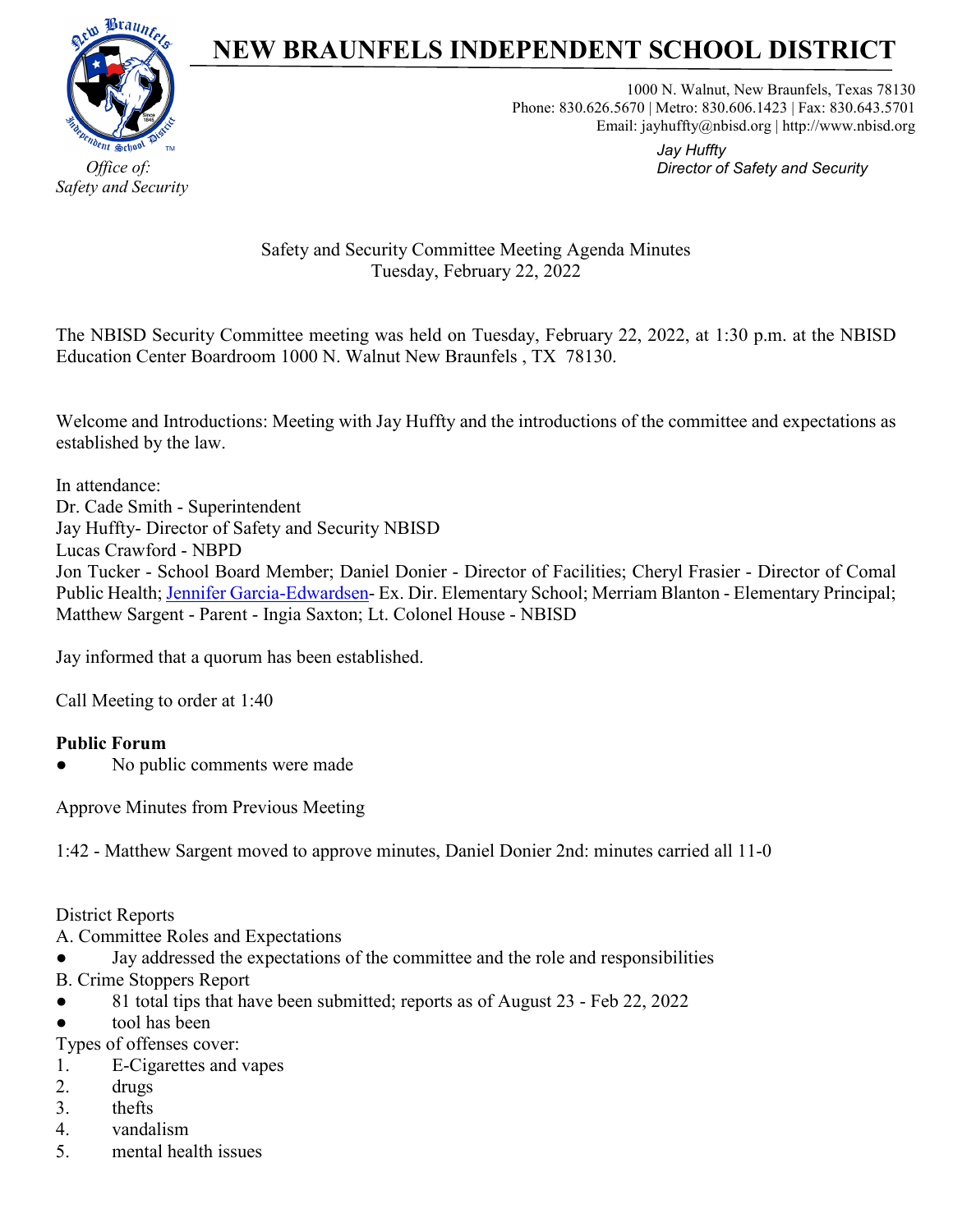

# **NEW BRAUNFELS INDEPENDENT SCHOOL DISTRICT**

1000 N. Walnut, New Braunfels, Texas 78130 Phone: 830.626.5670 | Metro: 830.606.1423 | Fax: 830.643.5701 Email: jayhuffty@nbisd.org | http://www.nbisd.org

> *Jay Huffty Director of Safety and Security*

- a. discussion of the district steps to address mental health specific to director of counseling position
- 6. weapons
- a. typically knife of some sort

*Question* posed to Col. Mark House - how does a student get paid on this type of tip?

• unfounded then not paid - but if founded and ends up with the individual with the knife or drugs - then paid

- Lt. Crawford coordinator for the crime stoppers discussed
- How do we revamp and re-energize the crime stoppers? If this is
- Col. House: what is the incentive for them to complete this?
- Lt. Crawford offered to do a presentation as well as posters that are available for the campus/etc.

C. Recent Senate and House Bill Updates SB 279

- required numbers that must be on student IDs for crisis
- stickers were printed to adhere to campus id badges for any new enrolling student after Sep 1, 2022
- ensuring the information that is pushed out is specific to the law
- number is looking to change for suicide awareness 988

#### SB 1831

- human trafficking
- schools required to post signs regarding trafficking; outside of school; every 500 ft.
- bill created as unfunded; health dept. for state was supposed to pay for signs
- currently at the Attorney General under dispute

#### SB 2050

• bullying prevention

currently partnered with David's Legacy and trained staff at all campuses and counselors to implement Anti-bullying curriculum

- required PEIMS reporting of bullying and cyber-bullying
- district developed rubric and checklist to determine is bullying has occurred
- Texas School Safety Center bullying checklist is being used in NBISD

○ threat assessment team is being used as the bullying committee at each camps to support the required SB requirements; elementary 1 time per month and secondary 2 times per month

#### HB 1525

- SHAC student health advisory committee must be appointed by the school board
- meet 4 times per year and must follow open meeting requirements
- responsible for recommendations to the board regarding various health and wellness curriculum

#### SB 199

- AED Maintenance and Inspection
- Karen Schwind- Director of Health Services is head of committee
- next meeting is tomorrow, February 23, 2022